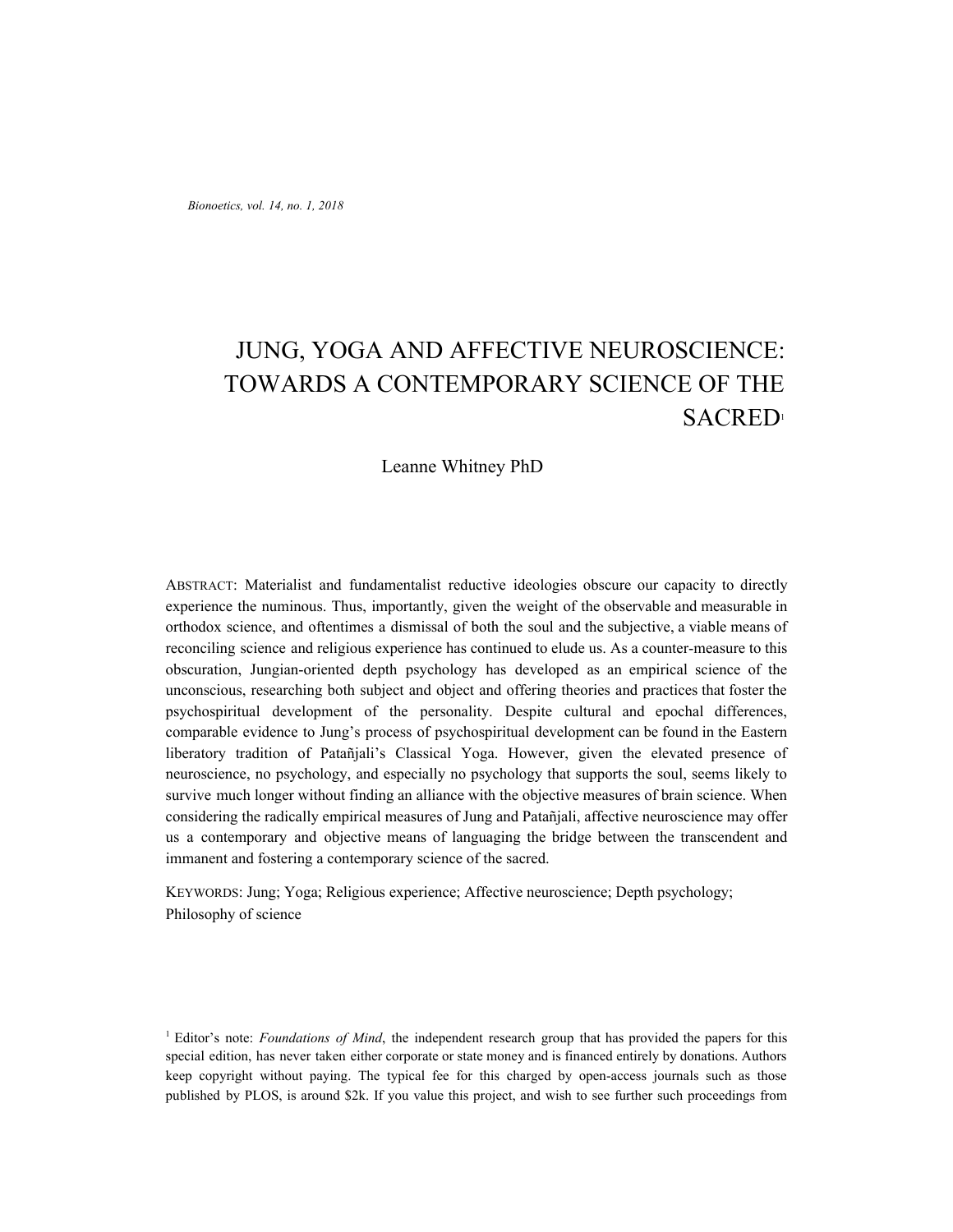this group, we ask you to consider donating to *Foundations of Mind* – as little as \$5 per download, through their website: http://www.foundationsofmind.org/donate. This will ensure there will be further published proceedings on the foundations of mind like this one for you and others to enjoy free.

www.bionoetics.org 306

## LEANNE WHITNEY 307

Materialist and fundamentalist reductive ideologies obscure our capacity to directly experience the numinous. Nevertheless, take a spiritual pilgrimage anywhere in the world and most likely you'll also come across a Pepsi or a Coca-Cola can. Even the pyramids of Giza can be seen through the windows of a Pizza Hut. Western culture, and the materialism and reductionism it sustains, has infiltrated the globe. This far- reaching infiltration of capitalism and consumerism feeds into, and off of, materialist and fundamentalist reductive ideologies. Unless we completely confront the pathogenic nature of extreme reductionism, it will remain one of the core conundrums of Western society and orthodox science, and it will obfuscate any advancement in cultivating a contemporary science of the sacred.

- Because the methods of orthodox science are firmly grounded in the philosophic idea of the subject–object split, orthodox science concerns itself with the objectifiable and measurable and in the most extreme cases, dismisses the subjective altogether. Where orthodox Hindu philosophies such as Classical Yoga perceive any absolute subject–object distinction as false appearance, materialist science wholeheartedly believes the distinction to be real. As a result, the general Western public more often than not assumes the subject–object distinction without question. There is an awesome power to this official narrative as it continues to self-reinforce and construct the lens through which many, if not most, Westerners view the world.
- When it comes to our shared experience of this lived world, the lens we look through is vital to our wellbeing. Therefore, although the reductionism utilized in most disciplines can provide information of value, as it undeniably does in affective neuroscience, it is important to understand that the information we cull from particular scientific domains can also become distorted when we do not actively acknowledge how it was reduced from the totality of the lived world.
- While orthodox science currently has enormous sway over the Western worldview, certain scientific disciplines such as psychiatry are directly involved in our care. For our ability to thrive within this shared experience of the lived world, and to cultivate a shared experience of the sacred, the degree to which the psychiatric establishment is bound up in the orthodox scientific model, capitalism, and materialism is of great concern. The diagnostic terms in the DSM, the psychiatric bible of diagnostics, are arrived at through peer consensus—not the lab—thereby rendering psychiatry a system that describes behavior where a very small number of individuals have the power to decide what is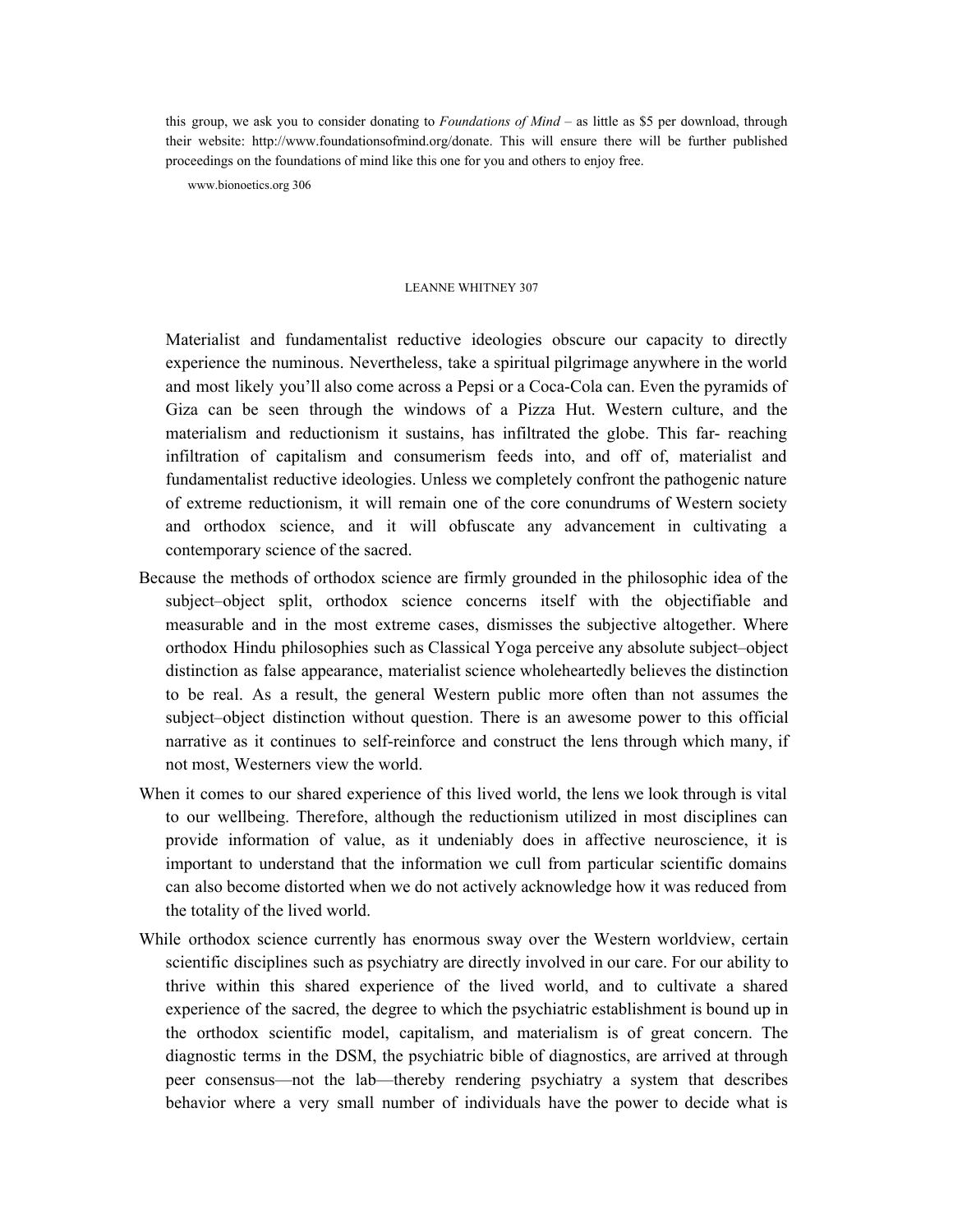"normal." From those behavioral markers this select group then chooses outliers to their "normal" and thus manufacture disease. Easy to understand models and quick fixes are then packaged in slick and extremely well funded marketing campaigns (McHenry, 2006).

Although there are neural signatures for depression, psychiatry's claims that

#### BIONOETICS 308

depression and anxiety are solely biologic and genetic are unproven. Depression cannot be explained in neural terms alone. Brain changes viewed in brain scans suggest correlation to symptoms no doubt, but do not prove brain disease. Conflating correlation with causation is both dangerous and naïve. Our so-called science is being manipulated to serve biomedicine. Although some people with depression have found alleviation of symptoms from medication, the brain is taking the blame for a whole host of imbalances that may in fact be created by the prevailing worldview and world order. The fact of the matter is there remains no consistent body of evidence: The manner in which the most common anti-depressants, serotonin reuptake inhibitors (SSRIs), work is still unknown (McHenry, 2006).

- Because there is significant correlation between social and environmental conditions and the pervasiveness of mental distress, there is cause to question the social basis of our distress (Tweedy, 2017). In other words, it is possible that social and economic contexts in general, and capitalism in particular, are responsible, or largely responsible, for the pervasive spread of mental illness. Therefore, it is essential to acknowledge when governments and pharmaceutical companies fund studies that look at genetics and physical biomarkers instead of the environmental causes of distress. Apparently there is little political will to unite increasing mental distress with structural inequalities even if the association is robust (Watts, 2017). If we are to reconcile science and religious experience and formulate a contemporary science of the sacred, we must first wake up to the insidious social patterns and conditions that are binding us.
- There are significant repercussions inherent in the rise of capitalism such as stress to social bonding, the oppressor–oppressed dynamic, social marginalization, and the panic, grief, and fear that ensue when humans are stripped from their innate knowledge of Being. Mixing medical research with commercial interests in support of predatory capitalism only deepens the morass of a worldview that conflates matter and reality and privileges exteroceptive thinking. To get out of the quagmire we must face into the fact that we have taken spiritual energy and objectified it. Nonetheless, given the elevated presence of neuroscience, no psychology, and especially no psychology that supports the soul, seems likely to survive much longer without finding an alliance with the objective measures of brain science. In the  $21^{\text{rst}}$  century, in our research of numinous experiences—which are seemingly inner truths defying objective measure— it is essential that we find a means of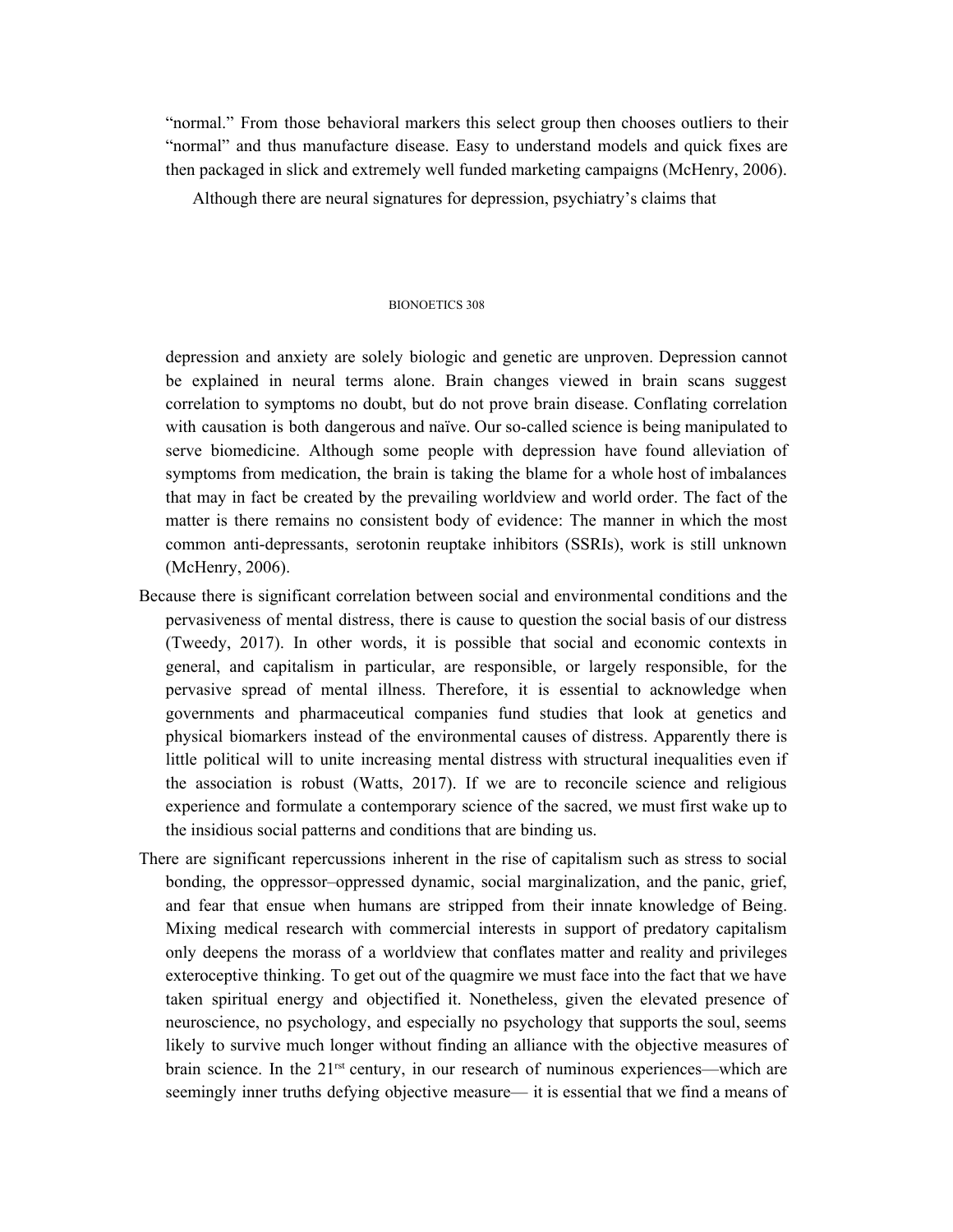languaging the bridge between the transcendent and the immanent and aligning with the collective aspects of Reality. In order to formulate a contemporary science of the sacred, it seems imperative that we neglect neither the subjective nor the seemingly objective.

Currently orthodox science views numinous experience as a function (or

#### LEANNE WHITNEY 309

dysfunction) of brain process. Contrast this view with that of the world's great religious traditions which tend to regard numinous experience either as a manifestation of the deities and prophets of their tradition, or as Reality itself. If experience and environment are instrumental to either mental health or dis-ease, in contradistinction to biology, this war of worldviews is one of the most critical problems of our time. Therefore, if orthodox science deems itself capable of regarding (or disregarding) religious experience as "simply" brain process, then, at minimum, when it comes to psychology and psychiatry, questioning the reliability of the scientific worldview is mandatory.

- Jungian-oriented depth psychology has long endeavored to face head on the dis- ease that arises from scientific materialism as well as religious fundamentalism and to create a space within the scientific discourse to understand numinous experience. Since the beginning of the last century, Jungian psychology has developed as an empirical science of the *unconscious*, where the unconscious, within the discipline, is defined as an objective aspect of psyche containing the secret, hidden, and repressed material the conscious mind is not aware of. Jungian psychology researches both subject and object, and offers theories and practices that foster the psychospiritual development of the personality. Before discussing the alliance of Jungian psychospiritual development with the ideas of Patañjali's Yoga and affective neuroscience, I would first like to go back and look at the time and atmosphere surrounding the generation of Jungian depth psychology as it assists in developing the argument of why Jung remains relevant in the 21rst century—for depth psychology was clearly formed during a time of great upheaval in Western thought and culture and was deeply interwoven with the turmoil (Shamdasani, 2003).
- Jung's birth year, 1875, was towards the end of the Victorian era and the beginning of the new Darwinian science. The Victorian era (1830–1900) came on the heels of the Industrial Revolution (1760–1850) and the Enlightenment (1685–1815), a major turning point in our collective history and a time when human beings experienced enormous changes in their relationship to agriculture, manufacturing, technology, wealth, and society. The majority of our daily labor shifted from the fields to the factory. Inside the factory, we were unable to watch the sun move through the sky. No longer immersed in, and mirrored by, nature's daily routine, many became dispirited in their new environments.

Reducing humans to cogs on the factory's wheel, the Industrial Revolution created a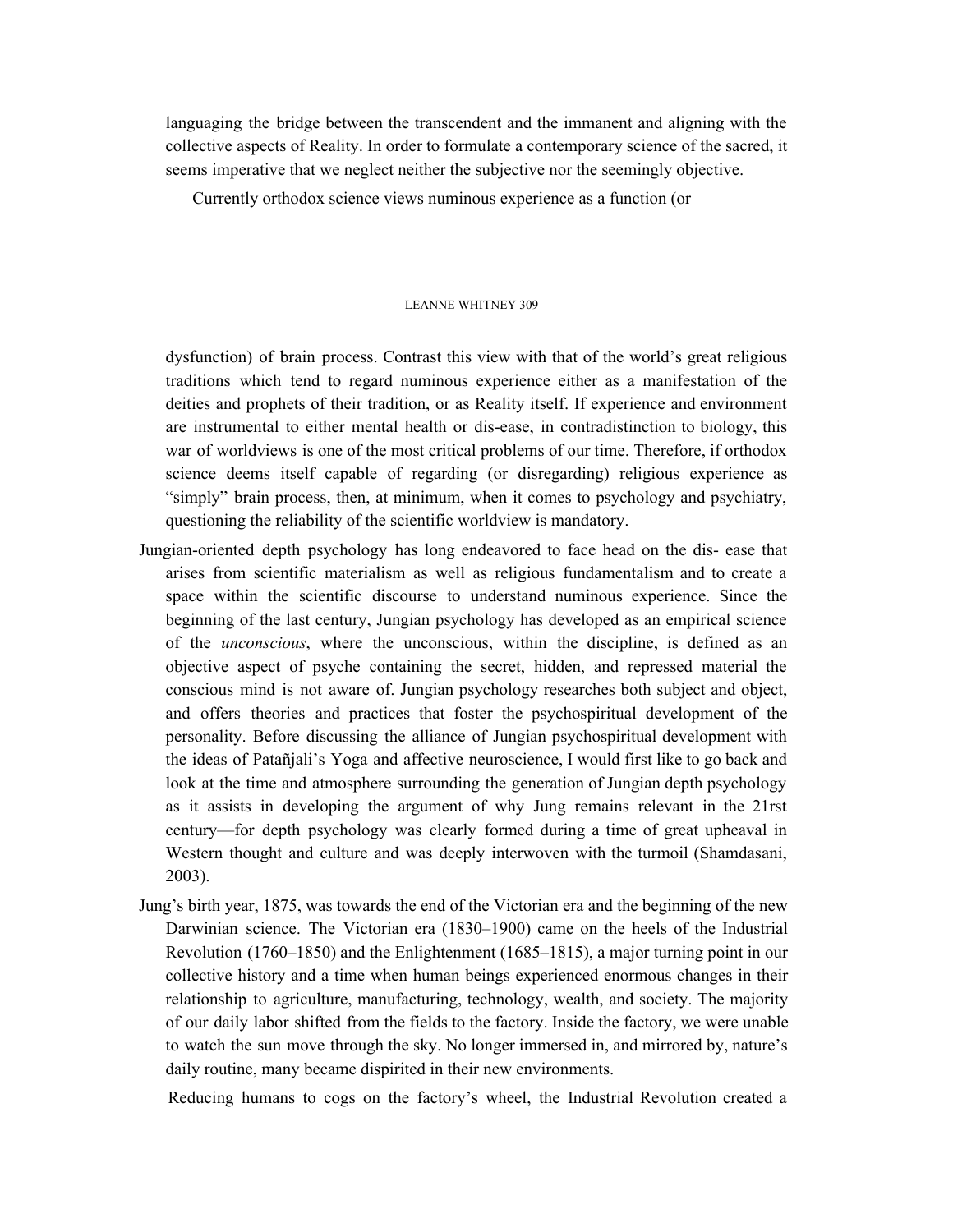crisis. As a response to their predicament, Victorians constructed the "haven in a heartless world," the middle class family which located the true self in a private or family related context (Zaretsky, 2004). In a world rendered heartless by the means of

## BIONOETICS 310

commercial development and commodification, and through the move away from agricultural communities where people were close to the land and the cycles of nature, discomfort and dis-ease were being felt, if not clearly understood.

Additionally, in the European world of the late 1800s, there was a strong emphasis on male domination—whereby ambition, aggression, and toughness were praised (Ellenberger, 1970). Males and masculine energy were shaping the world; women and feminine energy were inferior. The air was one of authoritarianism. Society had many classes ranging from aristocracy and high bourgeoisie to the working class and the abject poor. Internationally, the white man dominated and colonized. "When attention was drawn to the rapid disappearance of primitive populations in various parts of the world, it was often explained as a sad but necessary consequence of progress or the struggle for life" (Ellenberger, 1970, p. 256).

- Situated within this same historical background, Sigmund Freud was another early pioneer of depth psychology alongside several other researchers involved in neurology and/or psychology. Together their groundbreaking work unearthed invisible systems of life in the shape of painful memories leading a parasitic existence outside the primary field of awareness. In European women in particular, hysteria was one prevalent manifestation of the contradictions that lay within the contemporary claim of understanding self-mastery and autonomy. Feeling overwhelmed by their efforts at self- control, hysterics encapsulated the cultural tensions that were characteristic of this time of upheaval in post-Enlightenment Era Europe with its roots in Descartes dualism and doubt, and the belief that "reason" should be the primary source of authority.
- In Freud's view, hysterics, through splitting consciousness, were defending against feeling the depth of a traumatic wound. Through Freud's work with Anna O, considered the first psychoanalytical case, it became clear that symptoms of illness can arise through the damming-up of affect. Freud (1925/1989) observed that affect "had got on the wrong lines" and had "become strangulated there," and once it was "directed on the normal path" it could be discharged (p. 13). In other words, our symptoms serve a purpose and point to a deeper psychophysical process.
- Through uncovering the hidden meaning of these psychophysical processes, depth psychology has long demonstrated the vitality of the world behind our eyes. Through close observation of the secret, hidden, and repressed, the discipline of depth psychology has made enormous gains in understanding not only the human mind, but also human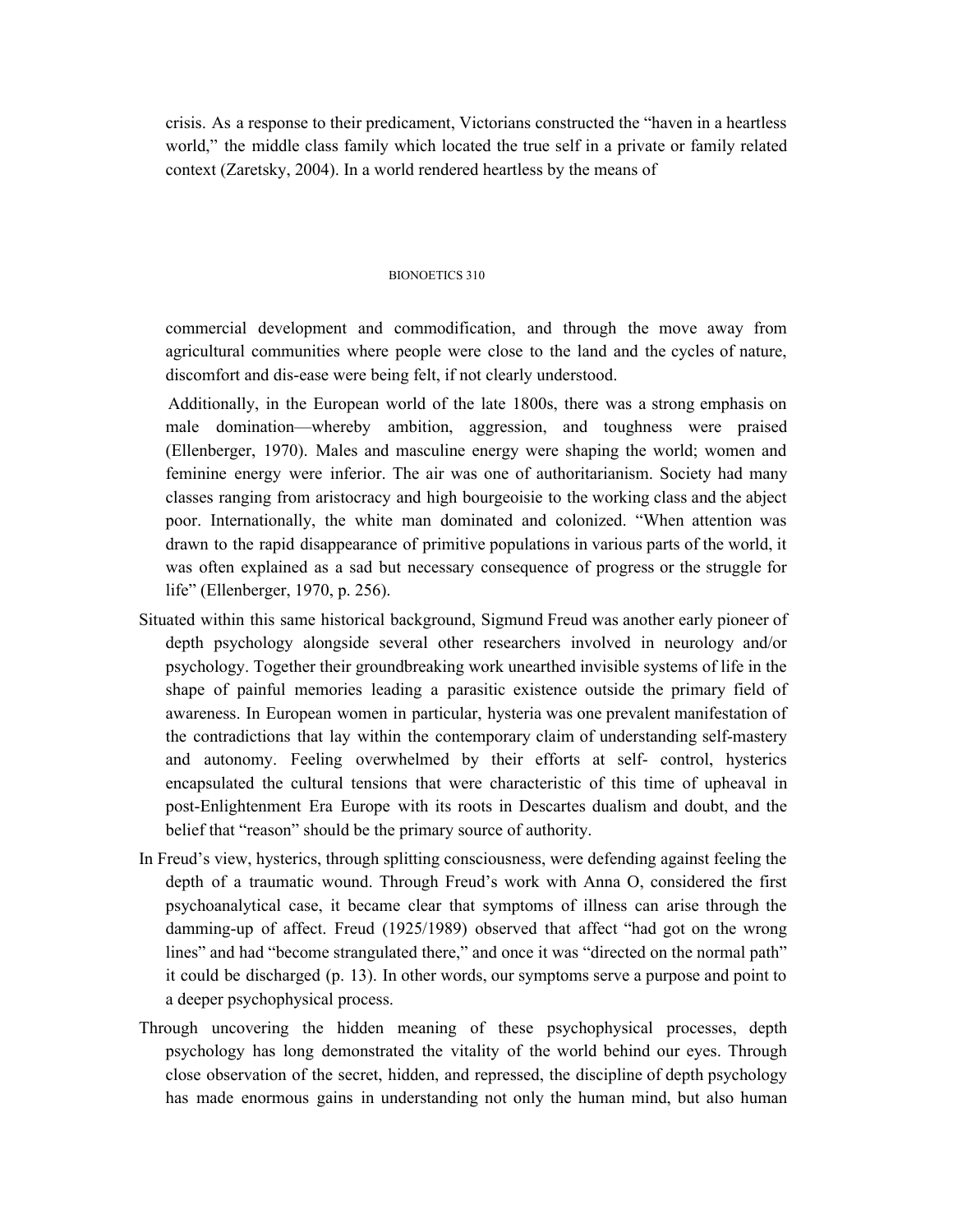being. Right from its inception, depth psychology has shown that the so- called unconscious in fact has a language, or several languages, that need new methods of interpretation.

Through depth psychological research and its healing methods, we are shown how

## LEANNE WHITNEY 311

body and mind are not separate, but one whole being-in-itself. Within the field, Freud and Jung began this discovery process. The work has continued and in some cases has been radically pioneered by many others, including Marion Woodman (1993) and Mara Sidoli (2001). As psychologist Alice Miller (1998) has explained, in regards to her research on early childhood wounding,

The truth about our childhood is stored up in our body, and although we can repress it, we can never alter it. Our intellect can be deceived, our feelings manipulated, our perceptions confused and our bodies tricked with medication. But someday the body will present its bill, for it is as incorruptible as a child who, still whole in spirit, will accept no compromises or excuses, and it will not stop tormenting us until we stop evading the truth. (p. 315)

Through its symptoms the body shows us where we are psychophysically out of alignment with our true nature.

- Jung credited Freud for giving the unconscious its prominence in empirical psychology, yet Freud's orientation towards the personal, which went hand in hand with the individualism of the nineteenth century, did not satisfy Jung. Freud's view left no room for objective impersonal facts. In his research with schizophrenics, Jung frequently found reversion to archaic forms of association, and it was this objective fact that first gave Jung the idea of an unconscious which consists not only of morally incompatible wishes and conscious contents that have gotten lost, but also consists of the mythological motifs of human imagination. In Jung's view, Freud had not penetrated into the deeper layer of the unconscious that is common to all humanity.
- In tandem with Jung's dissatisfaction with the personalism emphasized by Freud was Jung's frustration with the reductive causalism of Freud's view. From Jung's perspective, Freud's view was oriented backwards, only concerning itself with where things come from, and not where things are going. By focusing on the teleological significance to psychological disturbances, Jung's work emphasized the compensatory function of the unconscious processes, holding that the unconscious is mainly composed of undeveloped and unknown parts of the personality that aim for integration in the wholeness of the individual.
- The idea of the independence of the unconscious distinguished Jung's views radically from those of Freud. Furthermore, although both men sought to understand the unconscious as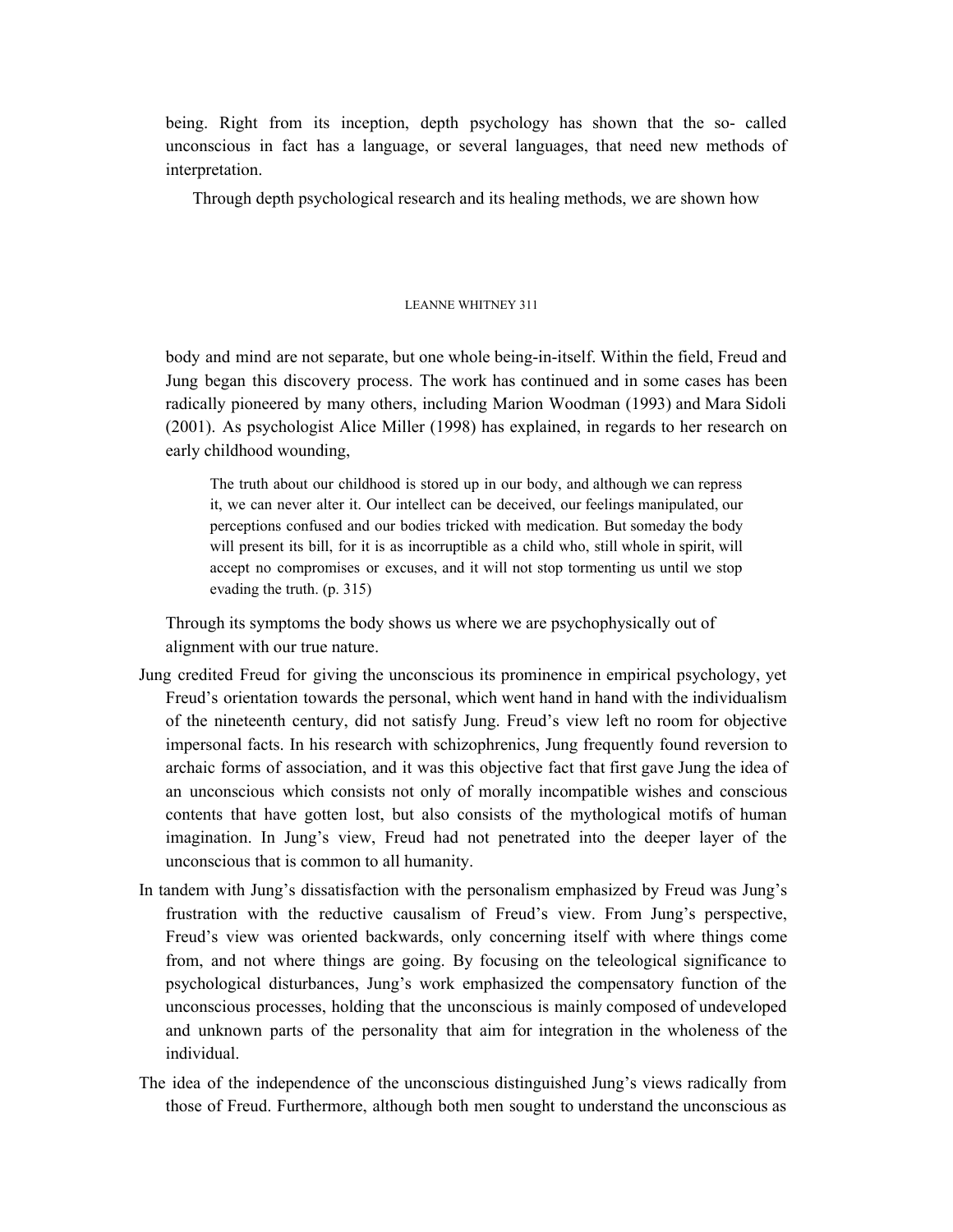an objective psyche, Jung's orientation was spiritual while Freud's was atheistic. Their disagreements caused a schism that eventually led to their parting ways. Hence the religious–science relation lies at the root of the Enlightenment Era and all the succeeding epochs, as well as at the root of the divergence between Freud and Jung. Instead of cultivating the capacity to view their differences from a unified space, there existed competition around who could best map the terrain. This

## BIONOETICS 312

competitive discord still festers in the world of psychology in general, and between Jungian-oriented and Freudian-oriented depth psychology in particular.

- After his break with Freud, while working to find empirical evidence of the psyche's religious function, Jung studied a variety of subjects, including alchemy, quantum physics, numbers, and mystical teachings. In Eastern liberatory traditions, in particular orthodox and nonorthodox Hindu philosophy, he found comparable evidence to what he termed individuation, the central process of human development and the spiritual evolution of the personality. Consequently, he found Eastern philosophy and psychology, including Patañjali's Classical Yoga, to be of tremendous value to his psychological research and his attempts to reconcile science and religious experience.
- Composed around the 2nd to 5th century of the Common Era, Patañjali's *Yoga Sūtra* is both a classic of Eastern and world thought, formulating one of six orthodox Hindu philosophies situated within the Upanisadic and Brahmanic tradition. Notably, Brahmanism adheres to the metaphysical concept of *brahman*. Although often rendered as Self, *brahman* eludes a simple English translation and is also variously described as God, the Absolute, ultimate reality, pure consciousness, the ground of being, and being-consciousness-bliss. The term is a gerund, more akin to a verb than a noun, and is derived from the root 'braha,' which means to grow, open up, to let emerge (Boss, 1965). What is crucial to understand about *brahman* is that it does not allow for any metaphysical splitting of reality. For the purposes of this article, the translation of *brahman* as pure consciousness is most suitable.
- As a discriminatory science of knowledge, Patañjali's Yoga guides practitioners to directly experience the localized expression of pure consciousness, *purusa*. For Patañjali, *purusa* is the ontic reality, self-illuminating, singular, eternal, and absolute. Even though Patañjali only refers to *purusa*, and not to *brahman*, in the *Yoga Sūtra*, the subsequent commentators on his text correlate *brahman* and *purusa* "as if this is a perfectly natural thing to do" (Bryant, 2009, p. 363).

However, although Patañjali did employ the dualistic metaphysics of *purusa* and *prak*ṛ*ti* (nature or the creative and active aspect of reality), he may have done so for provisional, descriptive, and practical purposes (Whicher, 1998). While this is not a view taken by all scholars (Burley, 2007), the metaphysical dualism in Classical Yoga can be seen as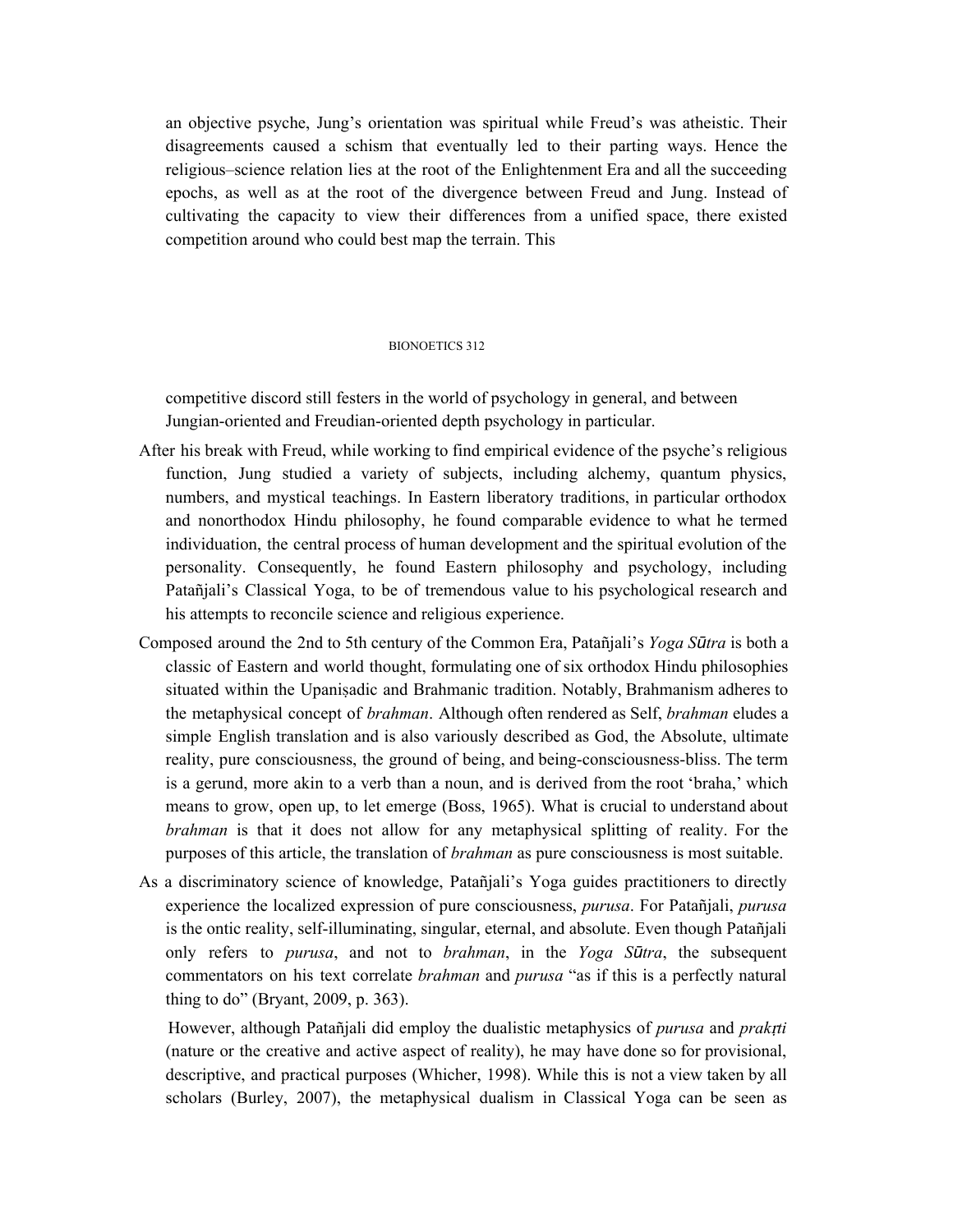falsifiable (Chapple, 1996; Whicher, 1998). The orientation in this study is the nondual lens of Classical Yoga.

Jung was one of the first Westerners to see the value in Eastern systems of thought and he believed that a fruitful relationship between Western and Eastern concepts of mind could be realized. Even so, due to cultural differences there were significant challenges in this dialogical endeavor for Jung, and those challenges by and large

# LEANNE WHITNEY 313

remain today. A portion of the challenge lies in the approach to the numinous. Jung grew up in the Swiss Reformed Church, a modern Christian reformed branch of Protestantism, and he was highly influenced by Christianity. For the Abrahamic religions and a multitude of Western philosophers, God is ontically inaccessible. In sharp contrast, God is directly accessible according to orthodox Hindu philosophy.

- Overall, Jung accurately assessed Yoga as a unity between the subject and object, and the cosmic and individual. In his 1936 text *Yoga and the West*, Jung (1936/1989) stated, "When the doing of the individual is at the same time a cosmic happening, the elation of the body (innervation) becomes one with the elation of the spirit (the universal idea), and from this there arises a living whole" (para. 866).
- Regardless of the accuracy detailed in this quote, Jung eventually dismissed the doctrine of Classical Yoga as Eastern intuition overreaching itself. However, it appears that Jung did not fully comprehend Patañjali's mobilization of a radically empirical scientific methodology that utilizes the re-collection of all projections and the total involution of thought forms (Whitney, 2018).
- Concentration leading to meditative absorption, or the coming together of the subject and object, is the cornerstone of Patañjali's path. Means of stabilizing and stilling the mind include: Concentration on the breath; concentration, mediation and absorption into the heart center; or concentrating on a mind that is unattached and free from desires. The major thrust of Patañjali's text is to teach yogis how to clear the distortions from the perceptual instrument of the mind, thereby fostering nondual experience.
- Through the Classical Yoga lens, consciousness has two orientations, which I have designated as A and B. When we experience the world through orientation A, pure consciousness is abiding in its essential nature; and when we have experience through orientation B, consciousness assumes the modifications of the mind and its contents. Orientation B can be understood as the appropriation of pure consciousness which generates grasping, the subject–object split, and suffering. Nevertheless, Patañjali explained that while the mind creates a dualistic worldly experience, or the appearance of that experience, the mind also facilitates its own liberation. It contains the seed of its own transcendence.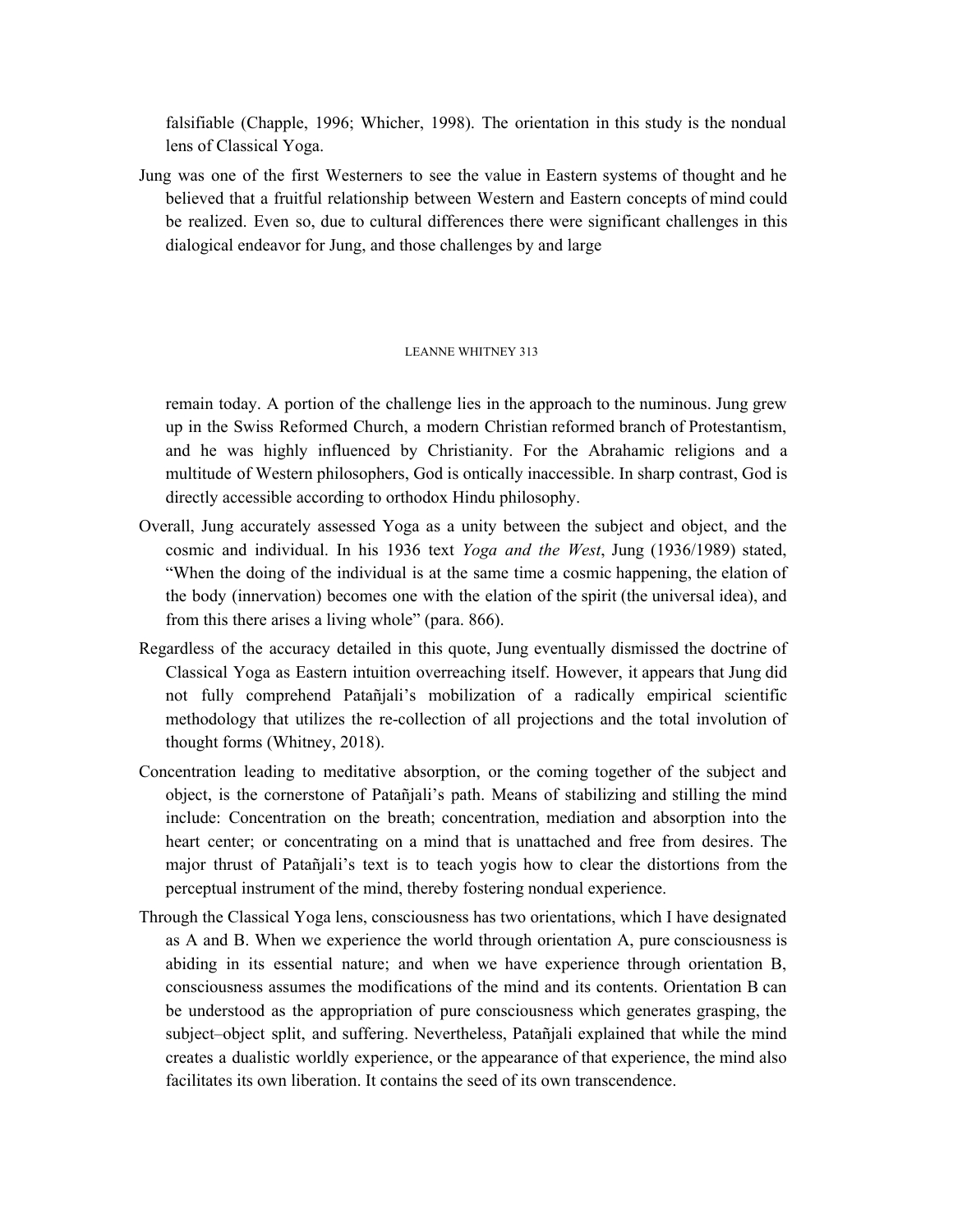Patañjali described some of the functioning and activity of the mind through the concept of *samskāras*, mental imprints left behind by our past actions, which in turn condition future action. Throughout Patañjali's text there is an implied link between *samskāras* and affect. Jung developed a very similar concept, which he called complexes, and overtly spoke to studying the affect associated with these complexes as one possible means of empirically entering the psyche.

## BIONOETICS 314

Complexes are core patterns of emotions, memories, and wishes in the unconscious, which are organized around a common theme. This particular psychic situation has a very strong emotional accent and is incompatible with our normal egoic orientation. Furthermore, complexes have a powerful inner coherence, and in some sense their own wholeness. Complexes originate with a trauma, emotional shock, or moral conflict, which splits off a bit of the psyche. They can be individual or collective (Singer  $\&$  Kimbles, 2004). For example, if we are abandoned in childhood we may have a mother complex, or if we are born in the West we may carry the cultural complex associated with Descartes doubt. Complexes surface in the present without any assistance from the conscious mind and can be controlled by the conscious mind only to a limited extent.

In Jung's view, at the heart, or affective core, of our complexes lie archetypes. As uniform autonomous elements of the unconscious psyche and *a priori* structural forms, archetypes are pre-existent to consciousness and condition it, in contradistinction to being conditioned by it. For Jung (1945/1980), "They represent the unalterable structure of a psychic world whose 'reality' is attested by the determining effects it has upon the conscious mind" (para. 451).

Jung further explained archetypes to be modes of psychic behavior, equivalent to the pattern of behavior in biology. Jung felt archetypal forms are grounded on the instincts, and are the psychic expressions or manifestations of instinct. Just as instinct is a highly significant descriptor for all other animals, Jung stressed that the fact that our conscious activity is rooted in, and derives its dynamism and ideational forms from, instinct is highly significant for human psychology. Jung (1946/1972) asserted, "The archetype as an image of instinct is a spiritual goal toward which the whole nature of man strives; it is the sea to which all rivers wend their way, the prize which the hero wrests from the fight with the dragon" (para. 415).

In Jung's work, the whole range of psychic phenomena, the unity of the personality as a whole, is represented by his concept of the archetype of the Self, the subject of one's total psyche. The Self represents the whole human, which in addition to ego- consciousness also includes the unconscious. To Jung, the Self seems to be completely outside the personal sphere, yet is the God within us. For him, the Self is the archetype of the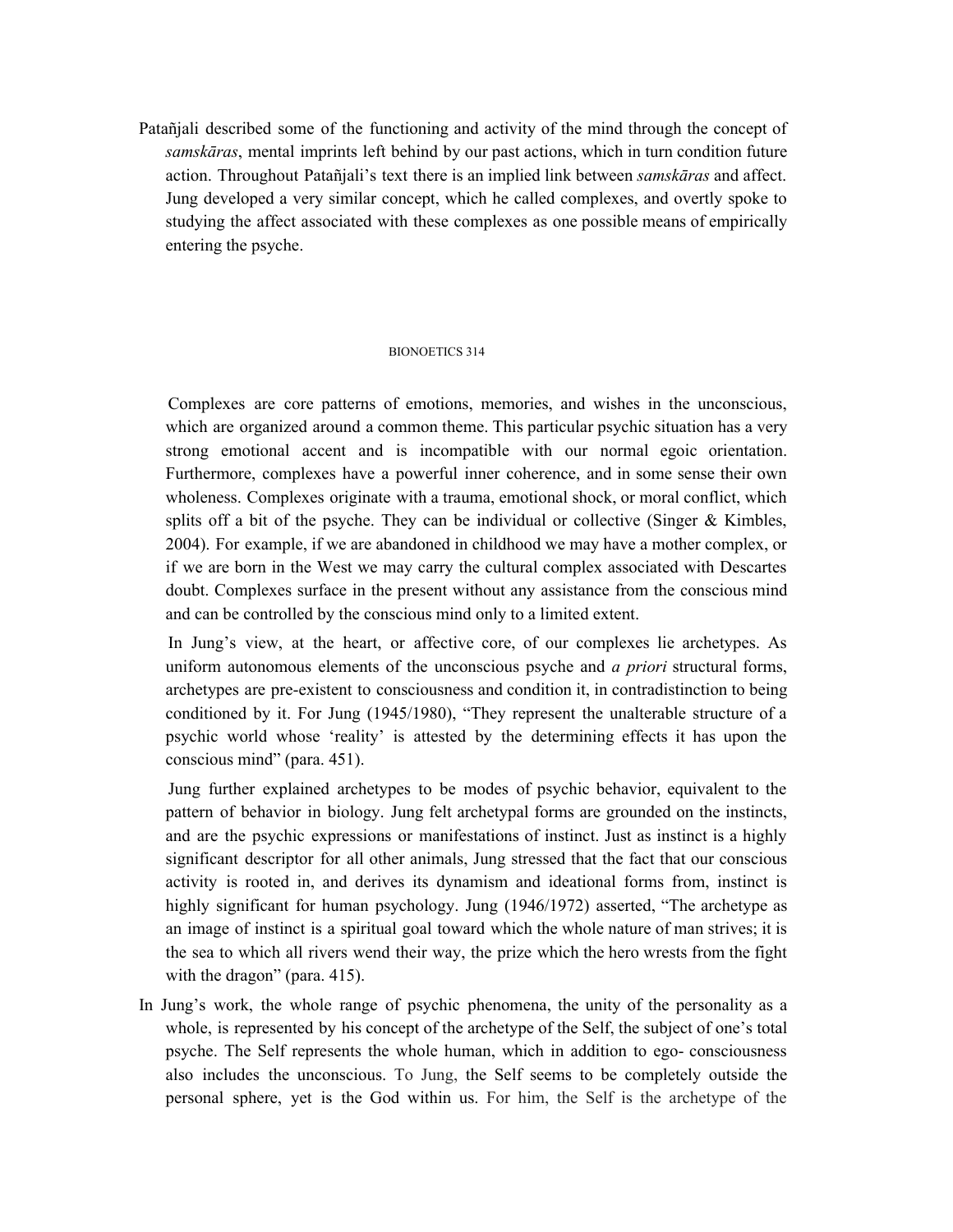God-image.

Keeping what he feels to be the epistemically accessible and the ontically inaccessible apart from each other, for Jung (1916/1953) the Self is a psychological concept and no more, "a construct that serves to express an unknowable essence which we cannot grasp" because it is transcendent, unavailable to our typical modes of comprehension (para. 399). In Jung's view, the possibility of our ever being able to

# LEANNE WHITNEY 315

reach even approximate consciousness of the Self is slim because there is an indeterminate and indeterminable amount of material in the unconscious which belongs to the Self 's totality.

In his attempts to stay within the underlying beliefs of empirical science, Jung quite emphatically made no metaphysical claims. But as British philosopher Alan Watts (1971) pointed out, "Unconscious metaphysics tend to be bad metaphysics" (p. 26). Whether

scientists are aware of it or not, their theories always rely on metaphysical ideas. Perhaps

because Jung did not pronounce metaphysical acknowledgements outright, his body of work does not present a clear distinction between epistemological and ontological arguments. For example, due to Jung's evasion of metaphysics, he makes an unacknowledged assertion of an unconscious that is ontically real (Whitney, 2016). This vagueness is where Jung's psychology, and the psychospiritual development he wishes to guide people towards, becomes unstable. In contrast, Classical Yoga is grounded in a well-defined metaphysical schematic and is a much stronger psychology for it.

- Patañjali's overall vision—his discernment between two orientations of consciousness and his methodology for psychophysical healing and the psychospiritual development of the personality—is exceptionally congruent and cohesive in respect to the differentiation between ontic reality and epistemic states. Jung's confusion of the ontic and epistemic is his greatest blind spot in regards to, and in comparison to, Patañjalian thought (Whitney, 2018). For instance, where Jung thought his ideas of the Self mapped to Patañjali's Self, they do not. In brief, Jung's Self has both conscious and unconscious elements; whereas Patañjali's Self is pure consciousness.
- For Patañjali, as for all philosophic ideas within the Brahmanic tradition, there can be no metaphysical splitting of reality. Hence, because consciousness is equated with reality and being in that tradition, there is no unconscious that is ontic. Our very Being can never go unconscious. To tease this apart just a bit more: For Jung, consciousness is neither self-illuminating nor an abiding principle of awareness underlying all transitory mental states. Jung understands consciousness as mental activity. It is fundamentally linguistic and conceptual in nature. Patañjali, on the other hand, acknowledged that consciousness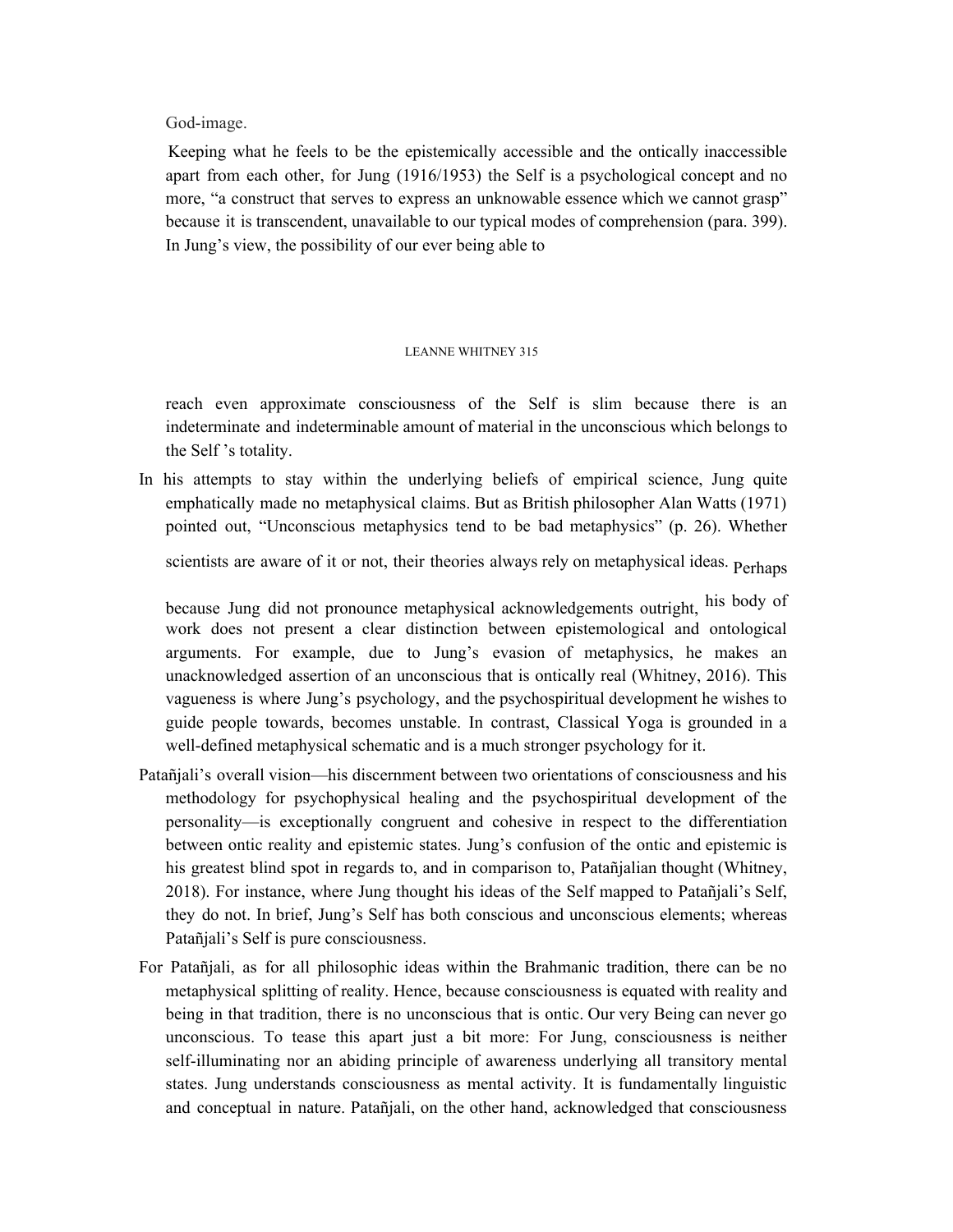has both a conceptual and a linguistic nature as well as a non-conceptual and non-linguistic nature. In fact, the decisive point of Classical Yoga is that resting in the true nature of pure consciousness is beyond conception. For Jung, non-conceptual consciousness falls into the schema of the unconscious.

This point of Yoga philosophy cannot be overemphasized: ontological questions must not be muddled with epistemic issues. Patañjali's epistemology, where the stilling of the mind is pivotal in order to directly experience pure consciousness and

## BIONOETICS 316

discriminate between orientations A and B, is either avoided or missed by Jung altogether. Jung never spoke of stilling the mind in his *Collected Works*, while Patañjali's methodology, and therefore his whole psychology, hinges on it. For Jung the orienting image remains. The object and objectification persist, which is why, at least in part, Jung never managed to come to terms clinically with the unconscious.

Hence there are some significant differences between Jung and Patañjali in their approaches to the psychospiritual development of the personality. In addition to the differences though, there are also important areas of similarity, including affect as an empirical means of entering the psyche, synchronicity, and the mind–body unity. For Patañjali, distractions of the mind, or distorted thoughts, have corresponding physical features. In several sūtras he is explicit on this point. Distress, despair, trembling in the body, and disturbed breathing accompany, and therefore point to, our distracted and distorted thoughts. These are moments when we are split off from the ground of Being. The process of Classical Yoga works directly with the distracted and distorted thoughts that lead us away from being absorbed in the ground so to speak. Through the right application of effort in the practice of Patañjali Yoga, psychological experience can be steadied, leading beyond the tension of seemingly opposing forces, whereupon we are able to take a comfortable seat in the body. Although Patañjali's model goes much further than Jung's in its release of suffering, what is important, when considering utilizing both bodies of work in developing a contemporary science of religious experience, is that both Jung and Patañjali mobilize the release of affect as a means of healing and psychospiritual development. Furthermore, the return of the repressed, and all the affect that accompanies it, is just as unavoidable in Patañjali's Classical Yoga as it is in depth psychology.

To state the above idea differently and develop it further: Through comparing the mind–body connection as it is approached in depth psychology and Classical Yoga, it appears quite strongly that individually learning to interpret the deeper levels of bodily process shows us, through direct experience, that our bodies exhibit non-conceptual consciousness. In other words, the psychosomatic work within the depth psychological tradition points in a direction that shows signs of confirming that the term "unconscious," is a "representation"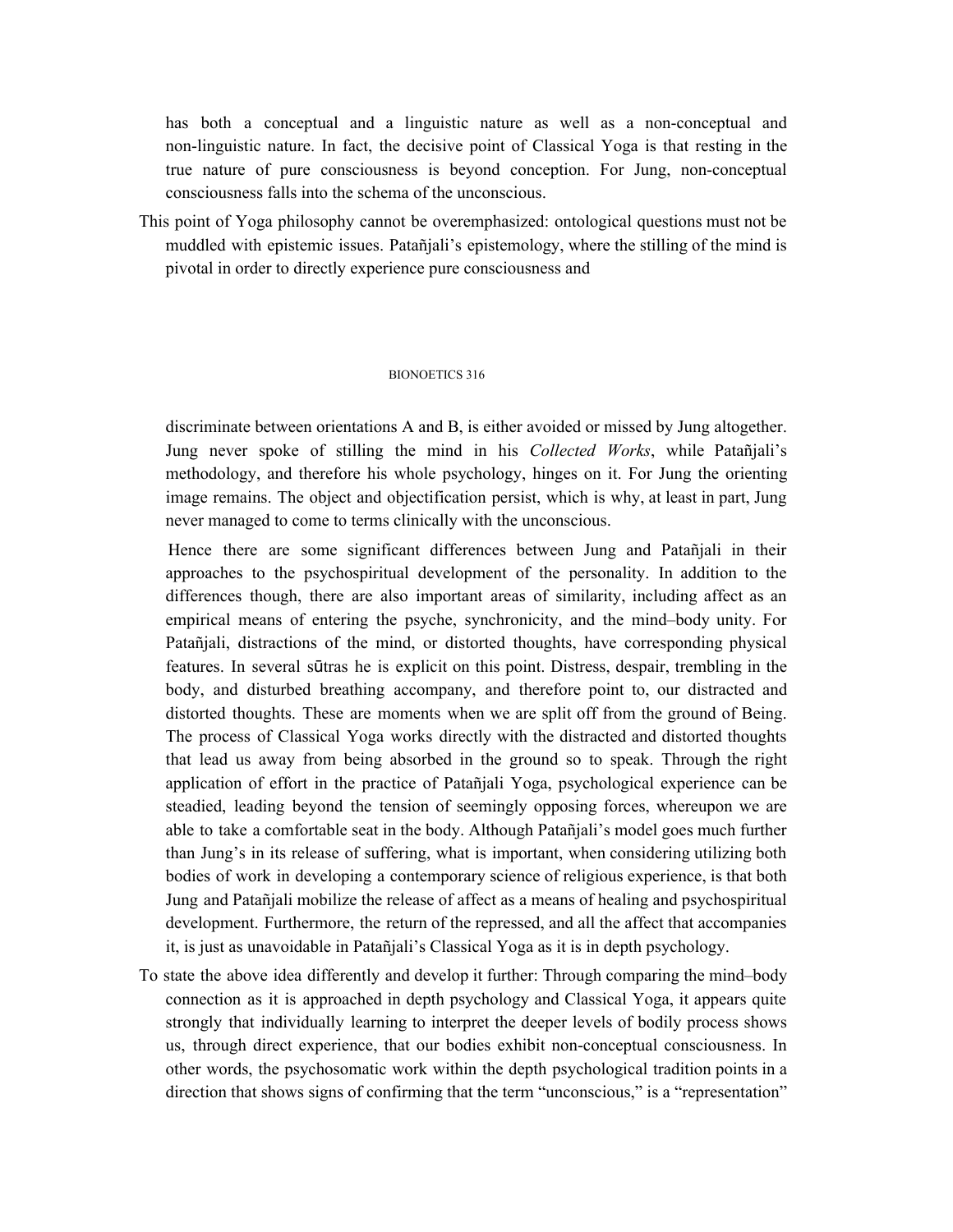and not ontically real.

Contemporary research in neuropsychoanalysis supports this idea. Neuropsychologist Marks Solms (2013) has stated,

> The brainstem mechanisms derived from the autonomic body are associated with affective consciousness, and the cortical mechanisms derived from the sensorimotor body are associated with cognitive consciousness...the upper brainstem is intrinsically conscious whereas the cortex is not; it derives its consciousness from the brainstem. (p. 5)

#### LEANNE WHITNEY 317

A more clear understanding of consciousness, therefore, may have less to do with reflective cognition than with instinct—and perhaps, in particular, with the drive towards (or away from) religious experience. The research of psychobiologist Jack Panksepp may also corroborate this idea. Panksepp (2011) has stated,

> The realm of phenomenal consciousness (qualia) rather than "awareness" is the critical issue whether there is nothing relevant in mind while so-called "dynamically unconscious" processes are operating in the brain. Concepts such as "conscious awareness" are one step above phenomenal experiences and can easily lead to confusions about what is or is not experienced during dynamically "unconscious" emotional information processing. (p. 5)

- Panksepp (2011) goes on to say that affective phenomenal shifts must be explicitly evaluated for with the most sensitive measures. Otherwise we fall into the trap of calling certain experiences unconscious when in fact they are not being processed in so-called higher order "awareness" (p.5).
- In formulating a contemporary science of the sacred, it may be highly fruitful to look at the research results of Solms (2015) and Panksepp (1999, 2011) through the psychospiritual lenses of Jung and Patañjali. Because affective consciousness defies our attempts to bind or appropriate what moves into our field of awareness—from what Jung would have called the unconscious and from what I am proposing is actually pure consciousness, as orthodox Hindu philosophy states—the biological identity that Solms and Panksepp find near the core of the brain can also be seen as a seat of the nonduality of (and by extension therefore is the religious instinct of) the Self. Thus, affective neuroscience can offer Jungian-oriented depth psychology and Yoga philosophy contemporary objective measures to their psychospiritual theories.
- Research in affective neuroscience has named seven innate primary process subcortical emotional systems in mammalian brains: SEEKING, RAGE, FEAR, sexual LUST, maternal CARE, PANIC–GRIEF, and joyful PLAY (Panksepp, 1998). Several of the systems figure prominently in social bonding. The research reveals that emotions didn't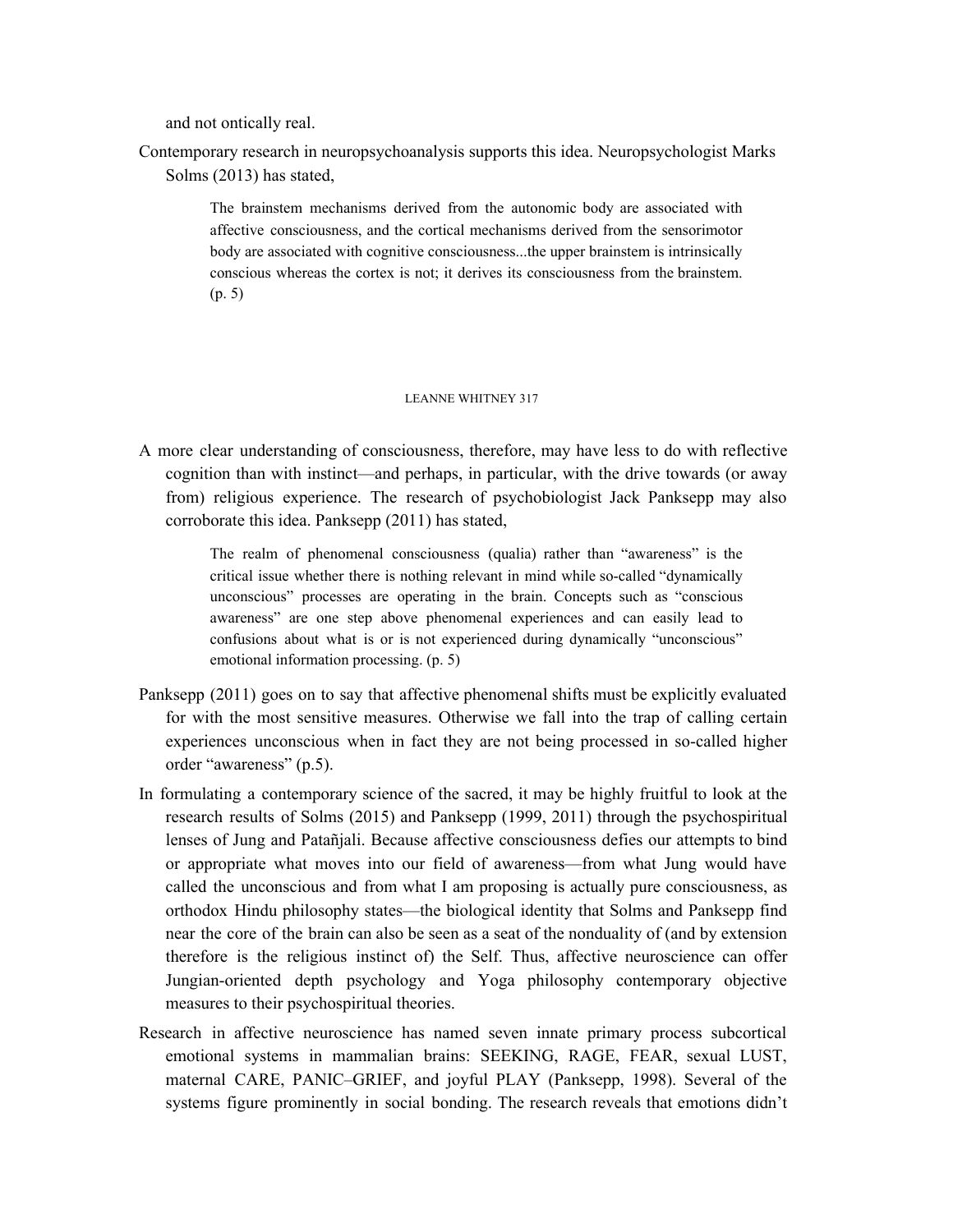evolve as mere epiphenomena: they evolved to do something. Positive and negative affects code for survival and destruction respectively. In full alignment with the complexes of Jung and the *samskaras* of Patañjali, these neural systems promote memory construction that strengthens learned behaviors.

In moving towards a contemporary science of the sacred, studying GRIEF, the individual and cultural complexes associated with its affect, as well as the archetype(s) at GRIEF's affective core, may be a particularly fruitful area of research. Earlier, I briefly alluded to the repercussions inherent in the rise of capitalism—stress to social bonding, the oppressor–oppressed dynamic, social marginalization, and the panic,

## BIONOETICS 318

grief, and fear which ensue when human beings become objectified and more akin to human doings, or perhaps even worse, human havings. GRIEF is built into our system as a guidepost. It is a marker of separation and dissociation. Researching GRIEF from Patañjali's soteriological point of view could be helpful, as Patañjali implies grief and sorrow to be the nadir of affect. This suggests that until duality is overcome in its entirety it will keep reappearing at minimum in the affect of grief.

- The absolute object is the absolute subject from the point of view of pure consciousness. If our science can focus in on the psychological links between the inner and the seemingly outer world—where the inner is pure seeing and the outer is anything that appears in the mirror—we might be able to research the phenomenology of suffering from the point of view of the psychospiritual development of the personality in general and the view of nondual ideas in particular.
- In conclusion: According to Patañjali, Being equals pure consciousness, which is self-illuminatingly and self-revealingly conscious. In other words, the system of Life knows what it is doing. Therefore, consciousness will only ever be reduced to consciousness. In our contemporary attempts at reconciling science and religious experience, we need to look for the correct markers. Proceeding on the road of reductionism is informative if we have the right framework.
- Affect signifies the lived world as it moves in us and as us, before we reflect on it or harness it, or bind it and repress it. Furthermore, the return of the repressed sends affect running throughout our system. As a result, in affect, depth psychology found an empirical means of entering the psyche as well as evidence of phenomena that cannot be controlled. If we couple the evidence with Patañjali's certainty that our Being is pure consciousness, a single unique power that always knows what it is doing, then our affective states may offer empirical evidence of life's nondual power realizing itself over and above our knowledge construction and re-presentation.

Notably, for Freudian-oriented depth psychology affect is a marker for pleasure– unpleasure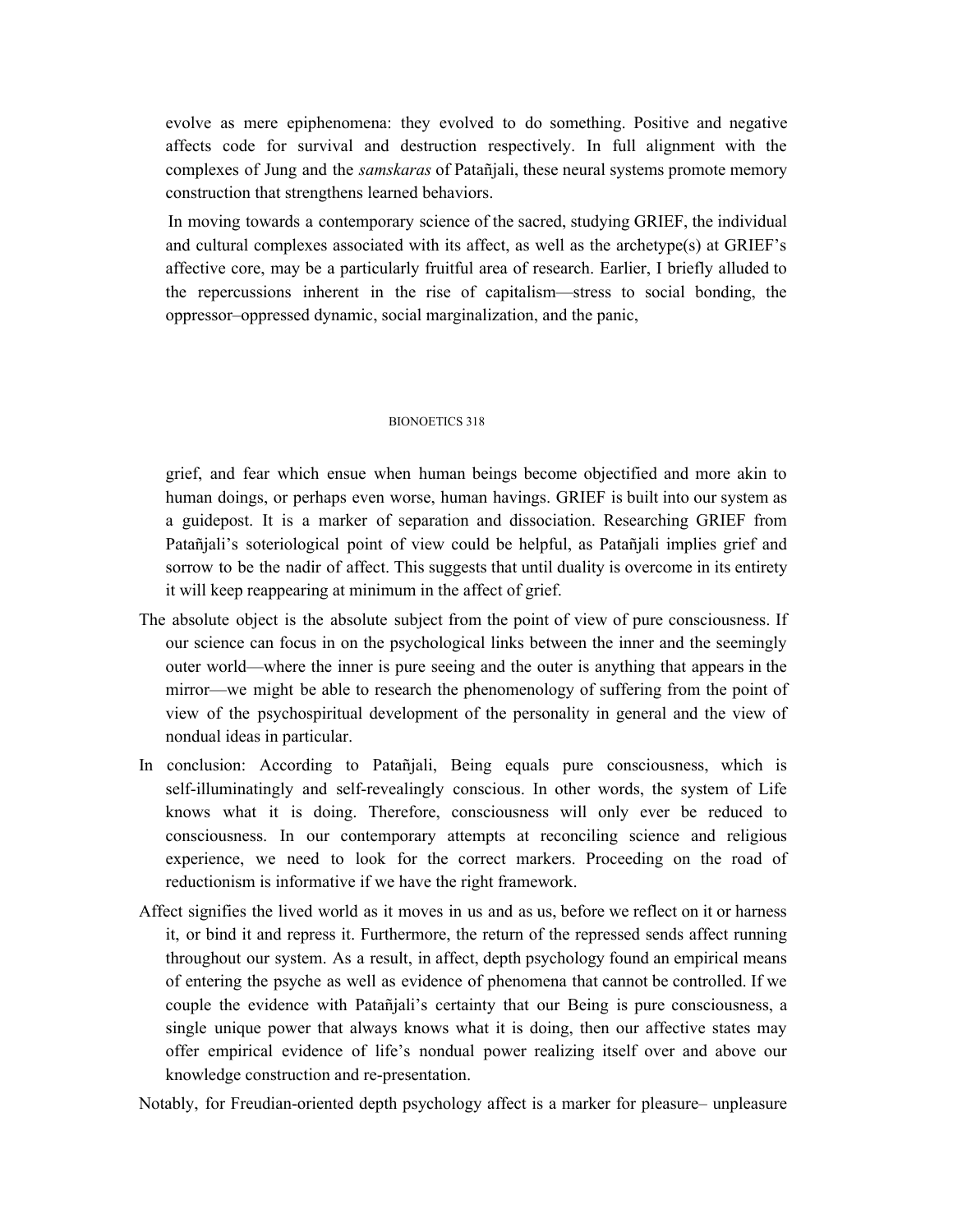and there is a strong focus, if not a myopic focus, on human beings getting their biological needs met in the world. The "I" becomes fixed and the lived world predictive and more-or-less automated. A contemporary science of the sacred, on the other hand, warrants a complete return to the ground of Being not just in its biology.

Lastly, it is imperative that psychotherapeutics not be utilized as a means to legitimize any form of pathogenic social order. The Industrial Revolution and subsequent rise of predatory capitalism has grossly exploited and objectified our natural world, so that we dance on the precipice of ecocide and self-destruction. This time demands the deconstruction of the power systems of the Western world and an emphatic acknowledgement that our psychobiology is nature—and if anything—

#### LEANNE WHITNEY 319

psyche needs to inhabit its nondual nature more deeply. Then, perhaps, we can collectively move towards a contemporary science of the sacred: for to be psychophysically healthy, we need to be both holy and whole.

> lwhitney@selfknowingawareness.com http://selfknowingawareness.com

## REFERENCES

Boss, M. (1965). *A psychiatrist discovers India*. London, England: Oswold Wolff. Bryant, E. (2009). *The yoga sutras of Patanjali*. New York, NY: North Point Press. Burley, M. (2007). *Classical Sāmkhya and Yoga: And Indian metaphysics of experience*. New

York, NY: Routledge. Chapple, C. K. (1996). Living liberation in Sāmkhya and Yoga. In A. O. Fort & P. Y. Mumme (Eds.), *Living liberation in Hindu thought* (pp. 115-134). Delhi, India: Sri Satguru. Ellenberger. H. F. (Ed.). (1970). *The discovery of the unconscious: The history and evolution of*

*dynamic psychiatry*. New York, NY: BasicBooks. Freud, S. (1989). An autobiographical study (P. Gay, Trans.). In *The Freud reader* (pp. 3–

41). New York, NY: W. W. Norton. (Original work published 1925) Jung, C. G. (1953). The relations between the ego and the unconscious. In H. Read, M. Fordham, G. Adler, & W. McGuire (Eds.), *The collected works of C. G. Jung* (R. F. C. Hull, Trans.) (Vol. 7, pp. 121–239) New York, NY: Pantheon. (Original work published 1916, revised 1934) Jung, C. G. (1972). On psychic energy. In H. Read, M. Fordham, G. Adler, & W. McGuire (Eds.), *The collected works of C. G. Jung* (R. F. C. Hull, Trans.) (2nd ed., Vol. 8, pp.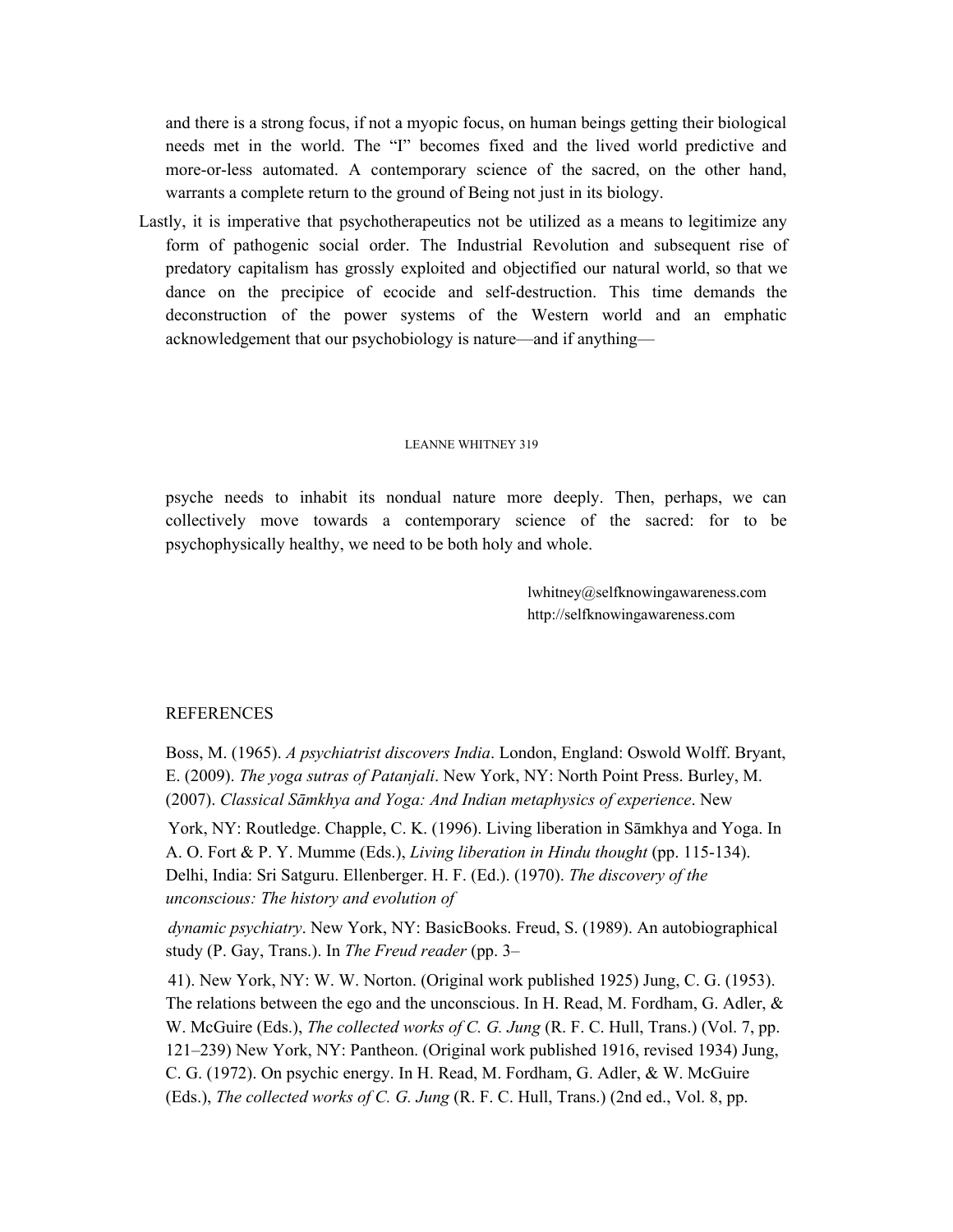3–66). Princeton, NJ: Princeton University Press. (Original work published 1928) Jung, C. G. (1980). The phenomenology of the spirit in fairytales. In H. Read, M. Fordham, G. Adler, & W. McGuire (Eds.), *The collected works of C. G. Jung* (R. F. C. Hull, Trans.) (2nd ed., Vol. 9i, pp. 207–254). Princeton, NJ: Princeton University Press. (Original work published 1945) Jung, C. G. (1989). Yoga and the west. In H. Read, M. Fordham, G. Adler, & W. McGuire (Eds.), *The collected works of C. G. Jung* (R. F. C. Hull, Trans.) (2nd ed., Vol. 11, pp. 529–537). Princeton, NJ: Princeton University Press. (Original work published 1936)

## BIONOETICS 320

McHenry, L. (2006). Ethical issues in psychopharmacology. *Journal of Medical Ethics 32*,

405-410. Miller, A. (1998). *Thou shalt not be aware: Society's betrayal of the child*. New York, NY:

Farrar, Straus and Giroux. Panksepp, J. (1998). *Af ective neuroscience: The foundations of human and animal emotions.* New

York, NY: Oxford University Press. Panksepp, J. (1999). Emotions as viewed by psychoanalysis and neuroscience: An

exercise in consilience. *Neuropsychoanalysis, 1*(1), 15–39. Panksepp, J. (2011). The "dynamic unconscious" may be experienced: Can we discuss unconscious emotions when there are no adequate measures of affective change? *Neuropsychoanalysis, 13*(1), 51–60. Shamdasani, S. (2003). *Jung and the making of modern psychology: The dream of a science.* New

York, NY: Cambridge University Press. Sidoli, M. (2001). *When the body speaks: The archetypes in the body.* (P. Blakemore, Ed.). New

York, NY: Brunner-Routledge. Solms, M. (2013). The conscious id. *Neuropsychoanalysis, 15*(1), 5–19. Solms, M. (2015). *The feeling brain: Selected papers on neuropsychoanalysis.* London, England:

Karnac Books. Tweedy, R. (2017). Introduction. In R. Tweedy (Ed.), *The Political self: Understanding the*

*social context for mental illness* (pp. xxv–lix). London, England: Karnac Books. Watts, A. (1971). *Psychotherapy east and west*. New York, NY: Ballantine. Watts, J. (2017). Is mental illness real? You asked Google-here's the answer. *The Guardian*. Retrieved from http:// www.theguardian.com/commentisfree/2017/apr/12/is-mental-illness-realgoogle-answer Whicher, I. (1998). *The integrity of the yoga darśana: A reconsideration of classical yoga*. Albany,

NY: State University of New York Press. Whitney, L. (2016). Depth psychology through